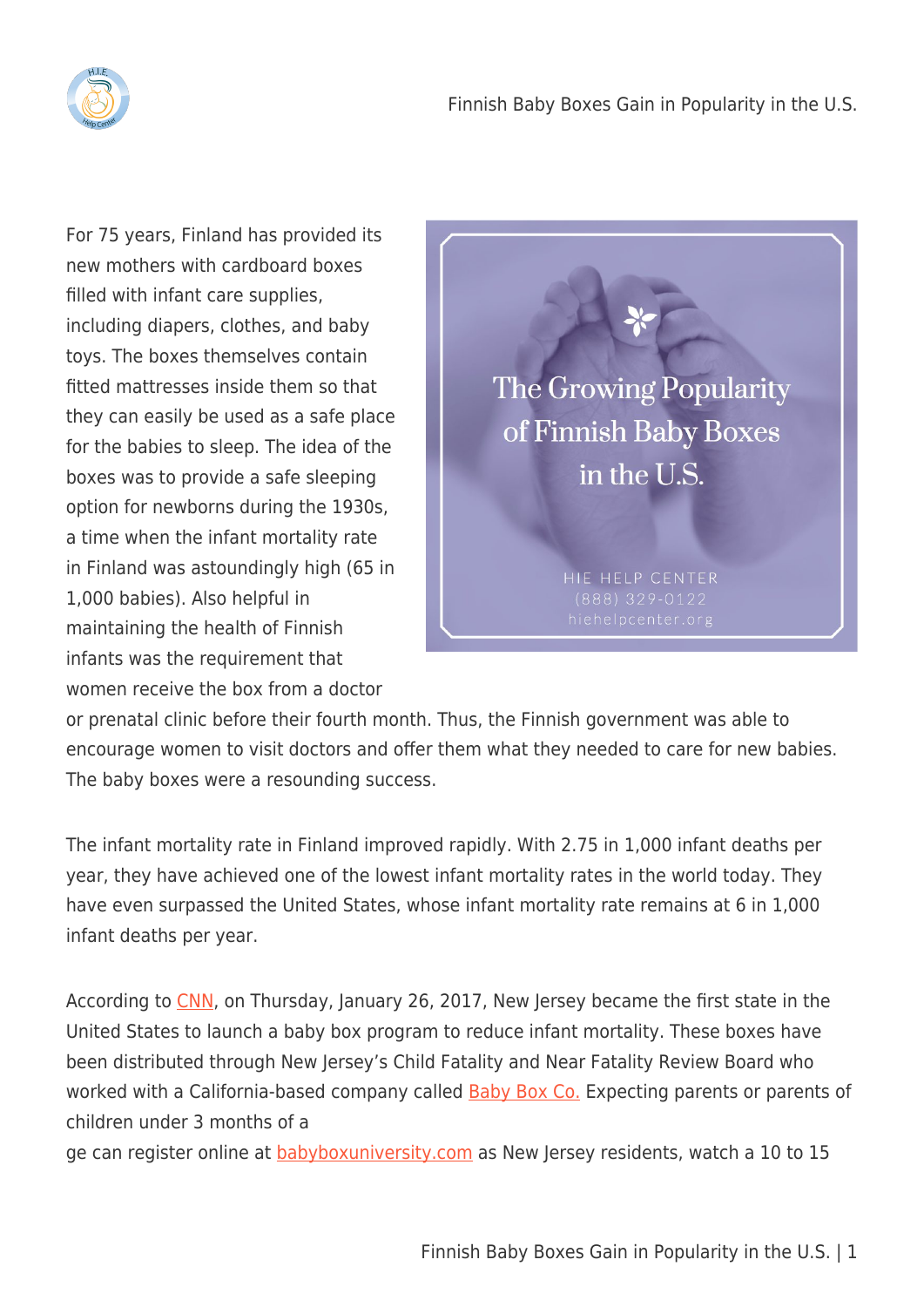

minute program on the website, take a short quiz to prove its completion, and then receive their baby boxes from a distribution partner nearby or have them shipped directly to them.

The boxes provided in New Jersey will contain similar items to those found in the original Finnish boxes, including a mattress, sheet, onesies, diapers, and wipes. They also include breast pads and breast cream, tools which may help encourage breastfeeding in new mothers who may otherwise find the task daunting.

The implementation of these boxes in New Jersey was a result of recent findings that an estimated 93% of infant fatalities associated with Sudden Unexpected Infant Death (SUID) in

New Jersey were related to sleep environments and sleep itself. The boxes are growing in popularity because they combat newborn deaths due to unsafe sleep conditions and [Sudden](http://www.mayoclinic.org/diseases-conditions/sudden-infant-death-syndrome/basics/definition/con-20020269) [Infant Death \(SIDS\)](http://www.mayoclinic.org/diseases-conditions/sudden-infant-death-syndrome/basics/definition/con-20020269). What are some of these unsafe sleep conditions?



According to **BabyCenter**, the key guidelines to safe sleep in infants are:

- Back to Sleep: Babies should be placed on their backs when they sleep in the first year of life.
- No Sleep Positioners: Don't use towels or sleep positioners to keep baby in one position all night. These can lead to suffocation.
- Use proper bedding: Use a firm, flat mattress with nothing but a fitted sheet on it. Ensure that the crib meets safety standards and do not add blankets, pillows, or toys into the crib. Do not let them sleep on adult mattresses, couches, or other surfaces. Avoid crib bumpers as well.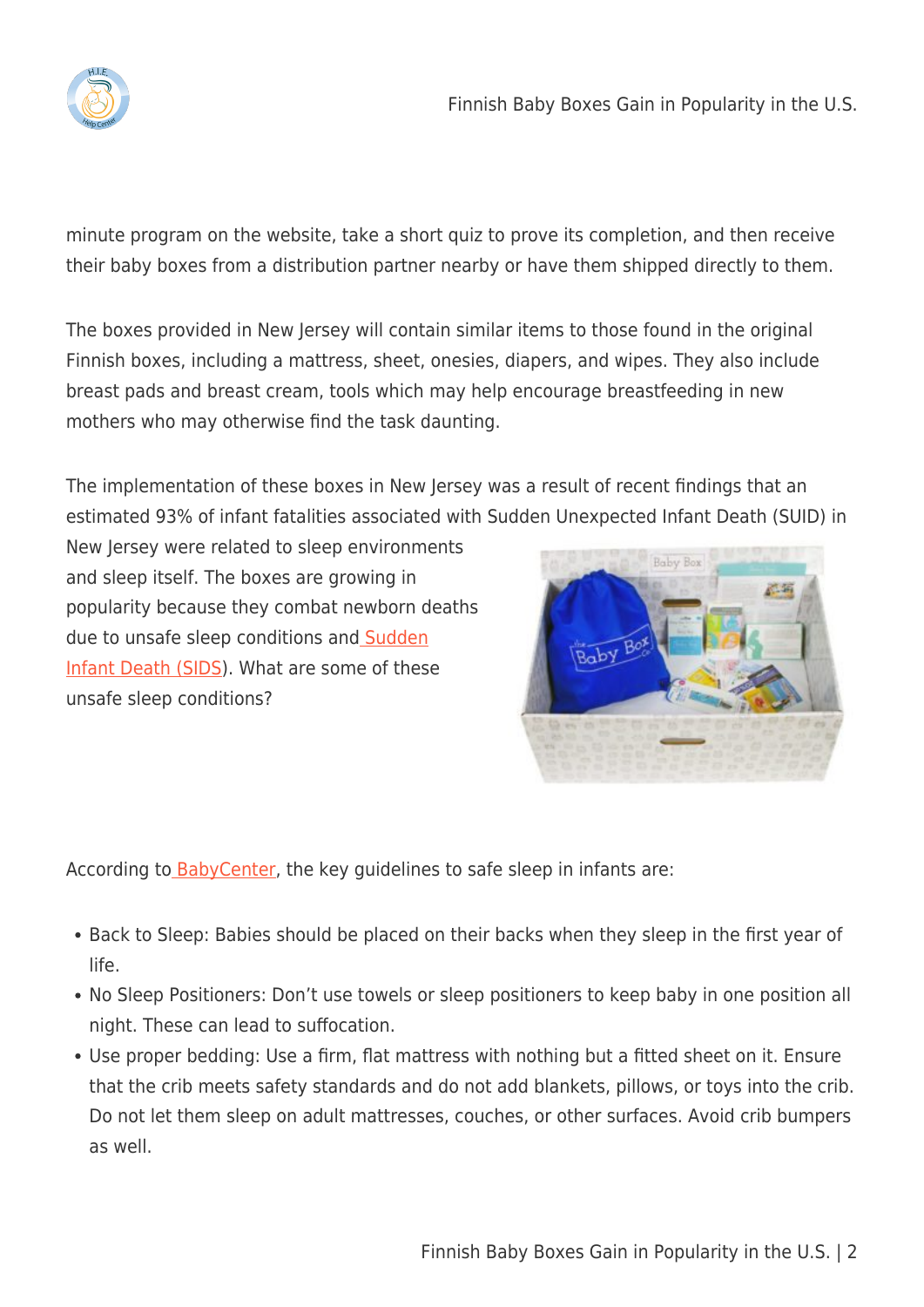

- Sleep in the proper place: Put baby to sleep only in the crib, bassinet, or play yard, and not in other places, like strollers, car seats, swings, etc. (babies under 4 months of age can suffocate if their head rolls forward too much).
- Don't overheat baby: Don't apply too many layers to your baby for sleep. It is advised that the baby wears only one layer more than you would wear to be comfortable in the room. No hats or hoods.
- Do not smoke around baby: Cigarette smoke in the baby's environment can increase his or her risk of SIDS.

Other factors have been found to influence the risk of SIDS in newborn babies. For instance, babies born prematurely or at low birth weights are more at risk of SIDS. Learn more about th[e risk factors](http://www.mayoclinic.org/diseases-conditions/sudden-infant-death-syndrome/basics/risk-factors/con-20020269) of SIDS and [how to prevent it.](http://www.mayoclinic.org/diseases-conditions/sudden-infant-death-syndrome/basics/prevention/con-20020269)

## Disclaimer

This page is intended solely as an educational tool for parents. It is not intended as – and should not be mistaken for – medical advice.

Sources on Infant Sleep Boxes:

- [BBC: Why Finnish Babies Sleep in Cardboard Boxes](http://www.bbc.com/news/magazine-22751415)
- [NY Times: Why Finland's Newborns Sleep in Cardboard Cribs](https://www.nytimes.com/2016/07/07/world/what-in-the-world/finland-baby-box.html?_r=0)
- [The Baby Box Company](http://www.babyboxco.com)
- [CNN: New Jersey Gives out Free Baby Boxes in Move to Lower Infant Mortality Rates](http://www.cnn.com/2017/01/26/health/new-jersey-baby-boxes-safe-sleep/)

## More Information on SIDS:

- [CDC: Sudden Unexpected Infant Death and Sudden Infant Death Syndrome](https://www.cdc.gov/sids/)
- [Mayo Clinic: Sudden Infant Death Syndrome](http://www.mayoclinic.org/diseases-conditions/sudden-infant-death-syndrome/basics/definition/con-20020269)
- BabyCenter SIDS: Keeping your baby safe during sleep
- [American Sudden Infant Death Syndrome Institute](http://sids.org)
- [CNN: Get Bumpers out of Cribs, Doctor Group Urges](http://www.cnn.com/2011/10/18/health/no-bumpers-cribs-sids-parenting/)
- [National Institute of Child Health and Human Development: Fast Facts about SIDS](https://www.nichd.nih.gov/sts/about/SIDS/Pages/fastfacts.aspx)